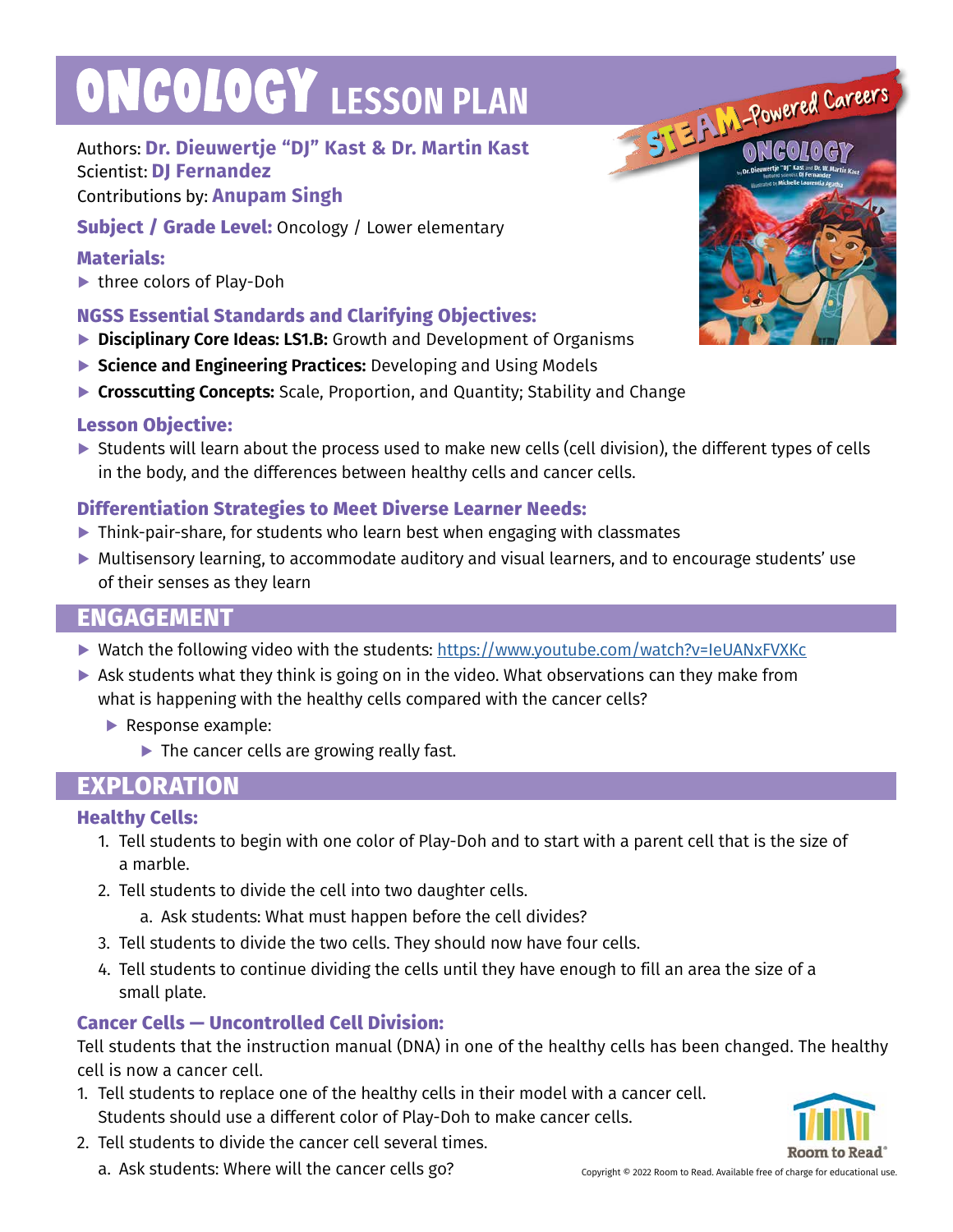- b. Ask students: What will this do to the healthy cells?
- 3. Show how this accumulation of cancer cells leads to the formation of a tumor that contains an abundance of cancer cells.

#### **Setup:**



Cancer Cell division

# **EXPLANATION**

▶ Have students discuss and work to explain their observations of the cell-division process and compare the difference between a healthy cell that is replicating normally and a cancer cell that is replicating uncontrollably.

# **ELABORATION**

#### **Vocabulary:**

- **▶** cancer cells
- **▶** cell death (apoptosis)
- **▶** cell division
- **▶** healthy cells
- **▶** tumor
- 
- **Activity Summary:**
- **▶** All living things are made of cells. Humans are made of a very large number of cells.

**▶** DNA

- **▶** There are many different types of cells, each with a specific job.
- **▶** Division of healthy cells is important for growth and repair.
- **▶** There are several differences between healthy cells and cancer cells.
- ▶ Cancer cells divide when they should not.
- ▶ Cancer cells do not perform the normal jobs of healthy cells.

### **Cell Division:**

- **▶** New cells are made when one cell splits into two cells. The starting cell is called a parent cell. The two new cells are called daughter cells.
- **▶** Before a cell divides, it doubles in size.
- **▶** The new cells look and act like the parent cell. This is because the parent cell copies its DNA before it divides, and each daughter cell gets one copy.

### **Healthy Cells**

- ▶ Healthy cells are carefully arranged in the body. For example, skin cells form tidy layers of cells.
- **▶** Most healthy cells divide only when new cells are needed. Red blood cells divide rapidly, for example, so when you have your blood drawn, your body quickly replaces the blood you have lost. Brain cells, on the other hand, don't ever divide, so they are precious.
- ▶ Ask students: When else does a person need new cells? Possible answers: When they are growing or when they have an injury needing repair.

### **Cancer Cells:**

**▶** Cancer cells do not look and act like healthy cells. This is because their DNA has mistakes in it.





Daughter Cells

**▶** tissues